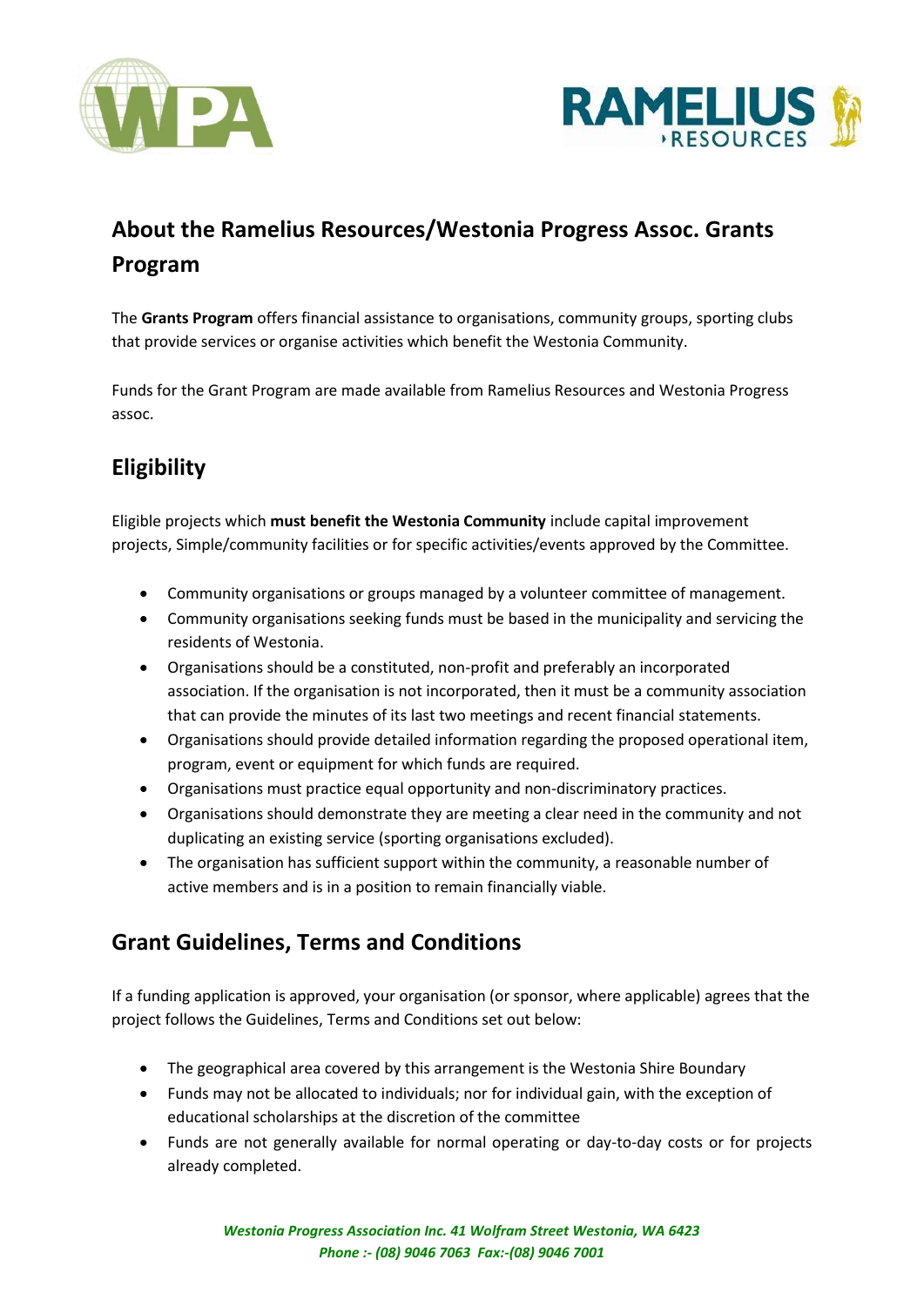- Community organisation's receiving grants will acknowledge Ramelius Resources through either the display of signage, a public announcement that is made in association with an event, or by displaying the Ramelius Resources logo on all printed and audio visual material produced for projects. A Ramelius Resources banner can be collected from the Ramelius Resources site office, Ramelius Resources site administration will need to be contacted to arrange collection.
- Providing an organisation with a grant does not mean that your organisation is entitled to any further funding.
- The disbursement of funds will be decided by the Entire Westonia Progress committee.
- Minor grants of \$1,000 or under will be considered via delegation of authority to the four people on the committee authorised to sign cheques on its behalf, to a maximum of \$2,500 per quarter. This must be a unanimous decision.
- No Funds can be used for the purchase of Alcohol.
- The committee will otherwise meet on a quarterly basis to consider applications received for financial assistance during the preceding quarter. first Tuesday of October , February, April, July.
- Where a committee member has a vested or conflicted interest in any application under consideration, that committee member should excuse him/her from deliberations regarding that application.
- Committee meetings must be minuted and available for community review.
- The grant will be used for the purpose for which it was given and will be spent in accordance with the Letter of Offer, unless otherwise agreed in writing.
- Acquittal documents will be returned to the Westonia Progress Assoc. within three (3) months, of the event being held or project completed as per stated in the Grant Application.
- Unspent funds greater than ten (10) precent of the grant amount will be refunded to the Westonia Progress Assoc. within three (3) months, of the event being held or project completed, unless otherwise agreed in writing.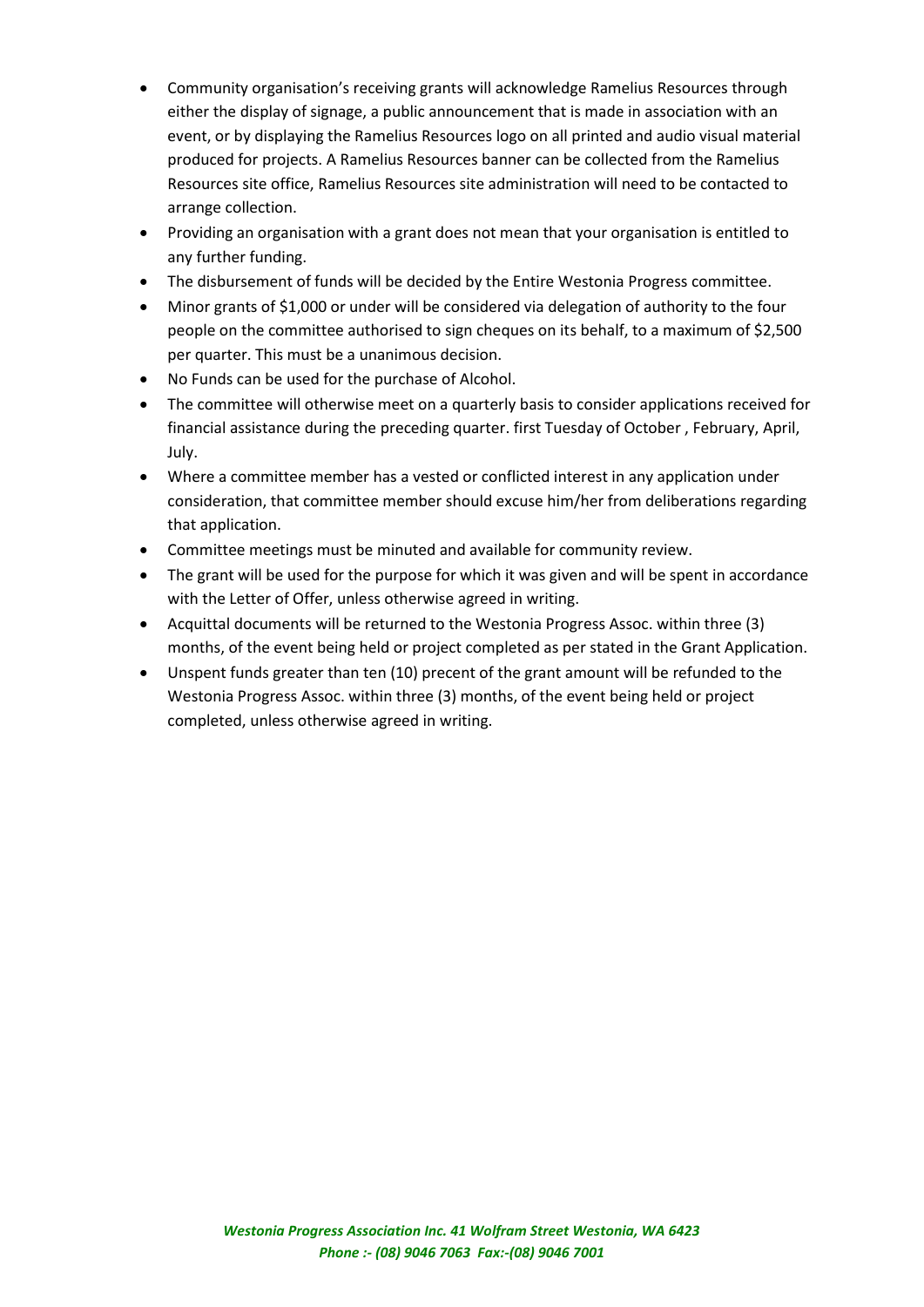



**Westonia Community**

| 1. Contact Details                         |                                                                                                                             |  |  |
|--------------------------------------------|-----------------------------------------------------------------------------------------------------------------------------|--|--|
|                                            |                                                                                                                             |  |  |
|                                            |                                                                                                                             |  |  |
|                                            |                                                                                                                             |  |  |
|                                            |                                                                                                                             |  |  |
|                                            |                                                                                                                             |  |  |
|                                            |                                                                                                                             |  |  |
| 2.                                         | <b>Project Title</b><br>the control of the control of the control of                                                        |  |  |
|                                            |                                                                                                                             |  |  |
| 3.                                         | <b>Project Objectives/Expected Outcomes or Achievements</b><br>Please give a brief explanation of what you hope to achieve. |  |  |
|                                            |                                                                                                                             |  |  |
|                                            |                                                                                                                             |  |  |
|                                            |                                                                                                                             |  |  |
|                                            |                                                                                                                             |  |  |
|                                            |                                                                                                                             |  |  |
|                                            |                                                                                                                             |  |  |
|                                            |                                                                                                                             |  |  |
|                                            |                                                                                                                             |  |  |
|                                            |                                                                                                                             |  |  |
| Please attach additional pages if required |                                                                                                                             |  |  |
| 4.                                         | <b>Community participation and support</b>                                                                                  |  |  |
|                                            | List the names of key community organizations and/or individuals involved in your project and how                           |  |  |
|                                            | they will contribute. Provide any other evidence of community support for your project.                                     |  |  |
|                                            |                                                                                                                             |  |  |
|                                            |                                                                                                                             |  |  |
|                                            |                                                                                                                             |  |  |
|                                            |                                                                                                                             |  |  |
|                                            |                                                                                                                             |  |  |
|                                            |                                                                                                                             |  |  |
|                                            |                                                                                                                             |  |  |